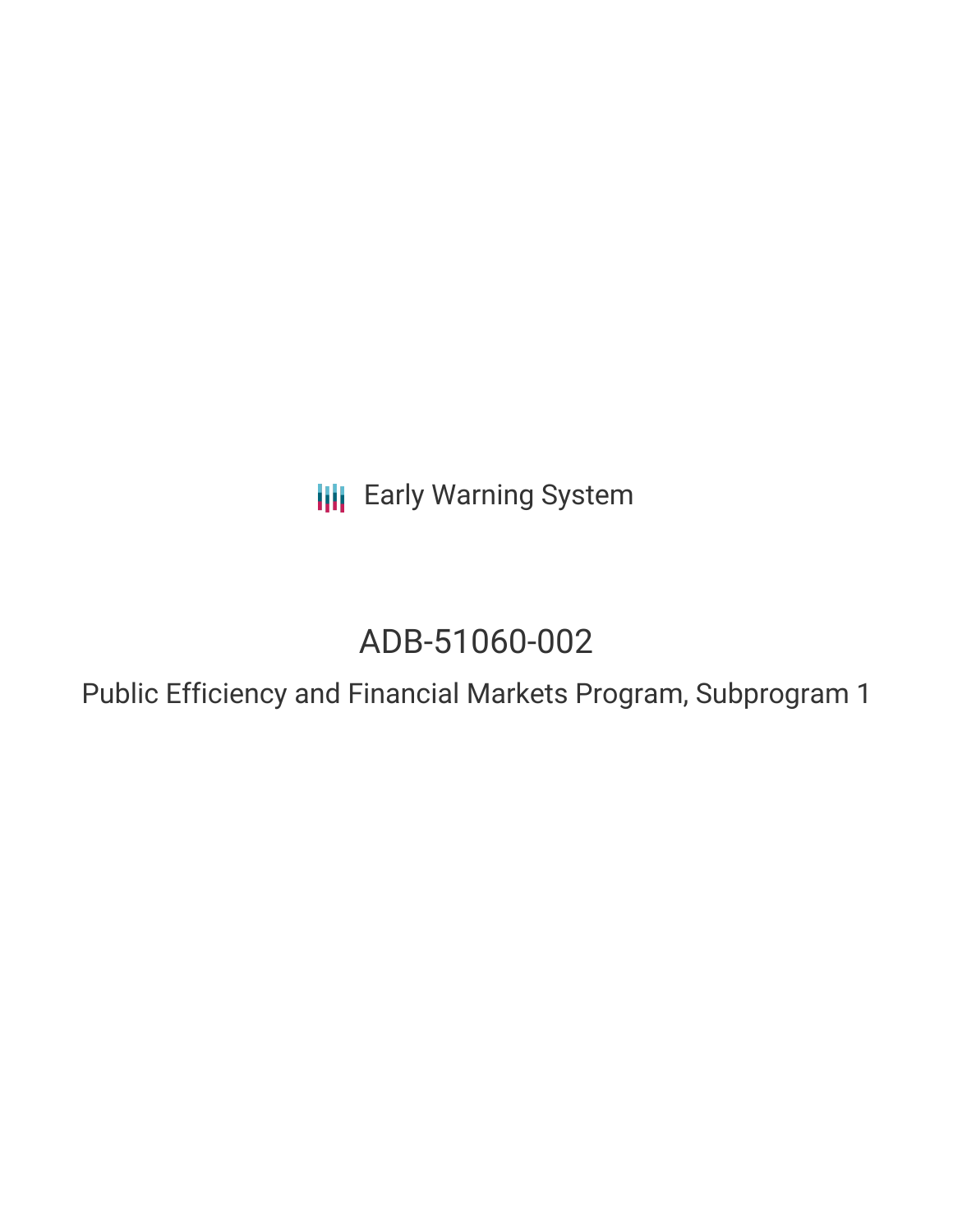

#### **Quick Facts**

| <b>Countries</b>               | Armenia                                            |
|--------------------------------|----------------------------------------------------|
| <b>Financial Institutions</b>  | Asian Development Bank (ADB)                       |
| <b>Status</b>                  | Closed                                             |
| <b>Bank Risk Rating</b>        | C                                                  |
| <b>Voting Date</b>             | 2017-10-24                                         |
| <b>Borrower</b>                | Ministry of Finance                                |
| <b>Sectors</b>                 | Finance, Law and Government, Technical Cooperation |
| <b>Investment Type(s)</b>      | Loan                                               |
| <b>Investment Amount (USD)</b> | $$40.00$ million                                   |
| <b>Project Cost (USD)</b>      | $$40.00$ million                                   |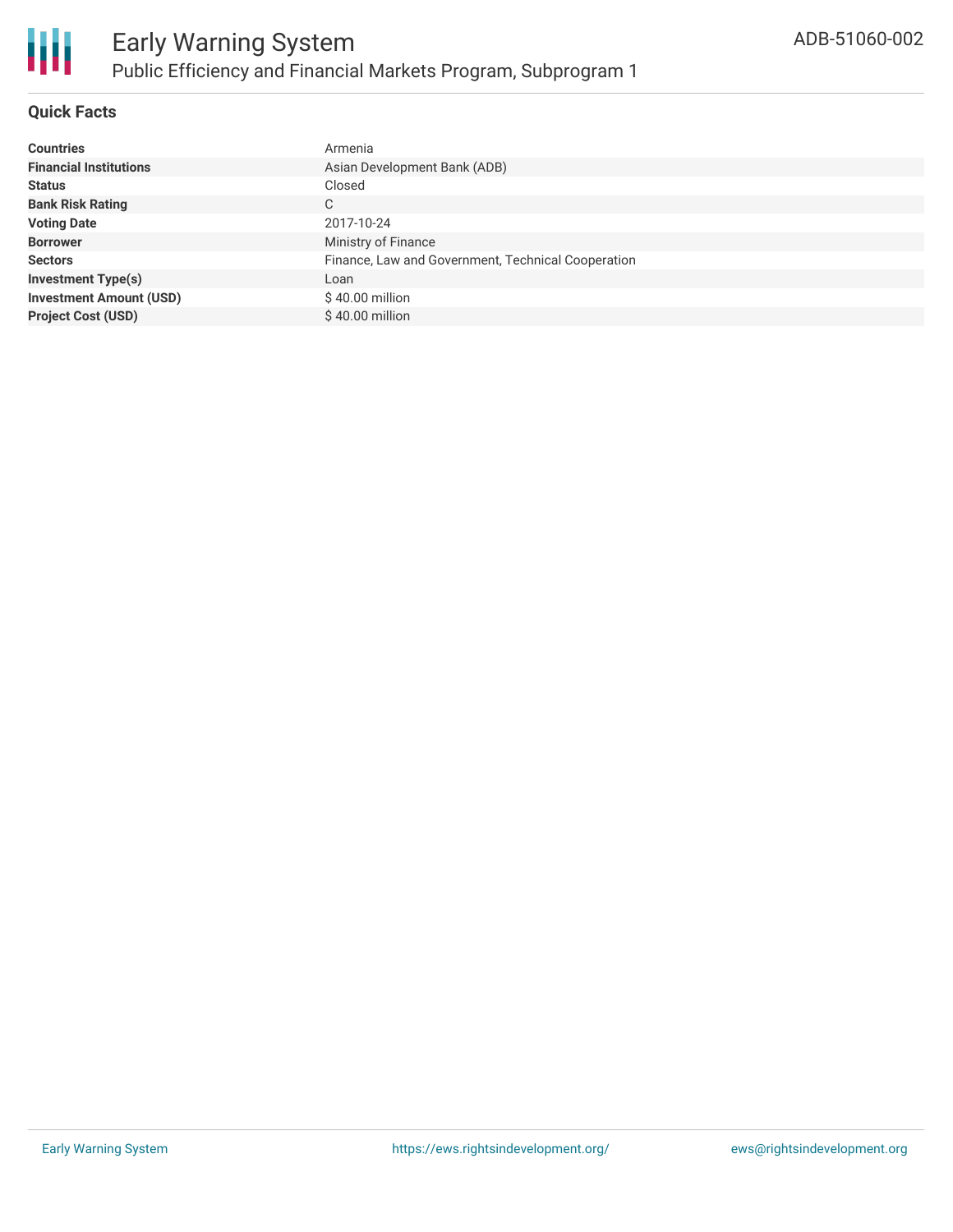

#### **Project Description**

This project finances improvements to strengthen public debt and fiscal risk management, deepen the government securities market and money market infrastructure, broaden the base of investors and enhance corporate transparency in Armenia. In addition to technical assistance, two subprograms will be implemented during 2017-2018.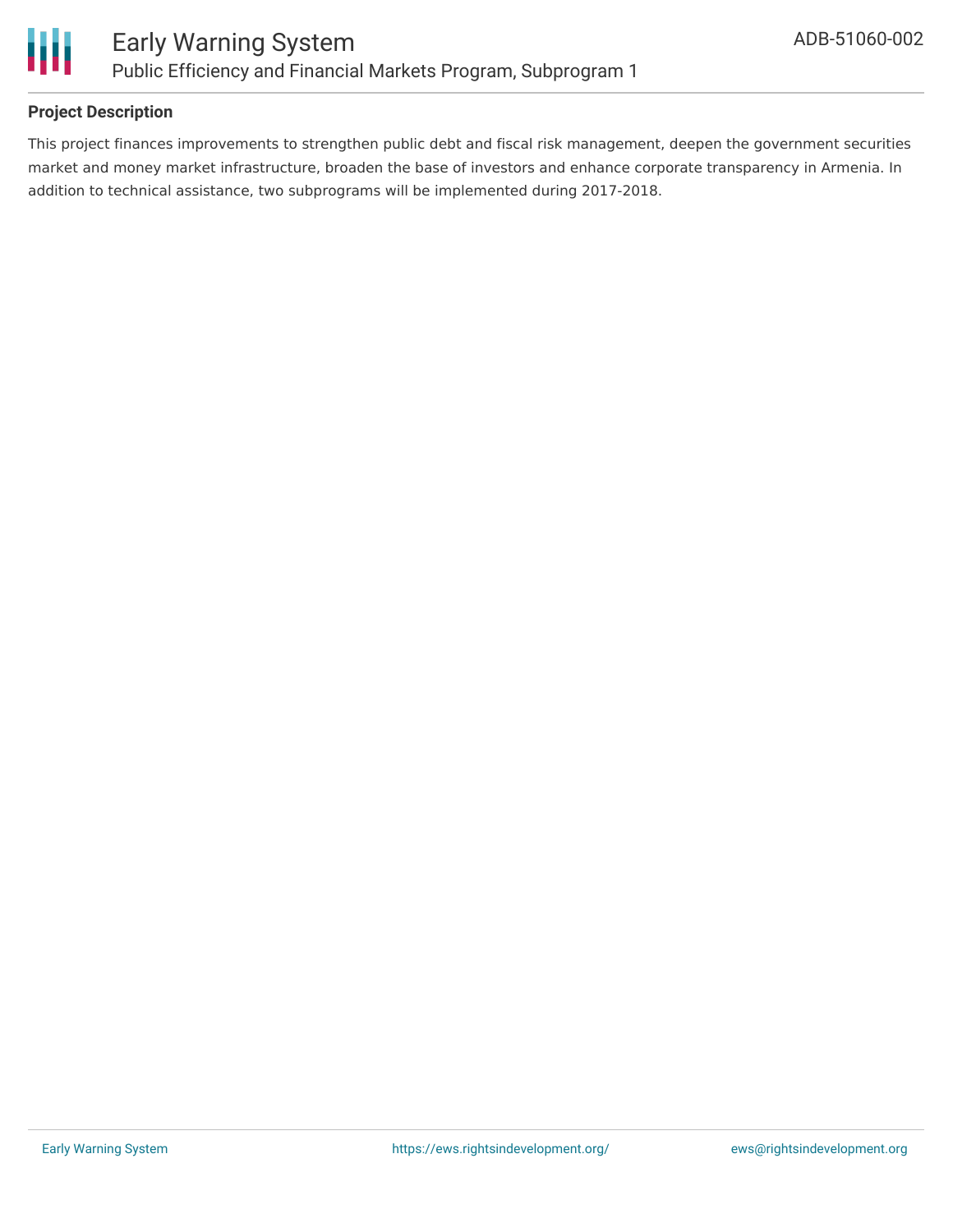

#### **Investment Description**

Asian Development Bank (ADB)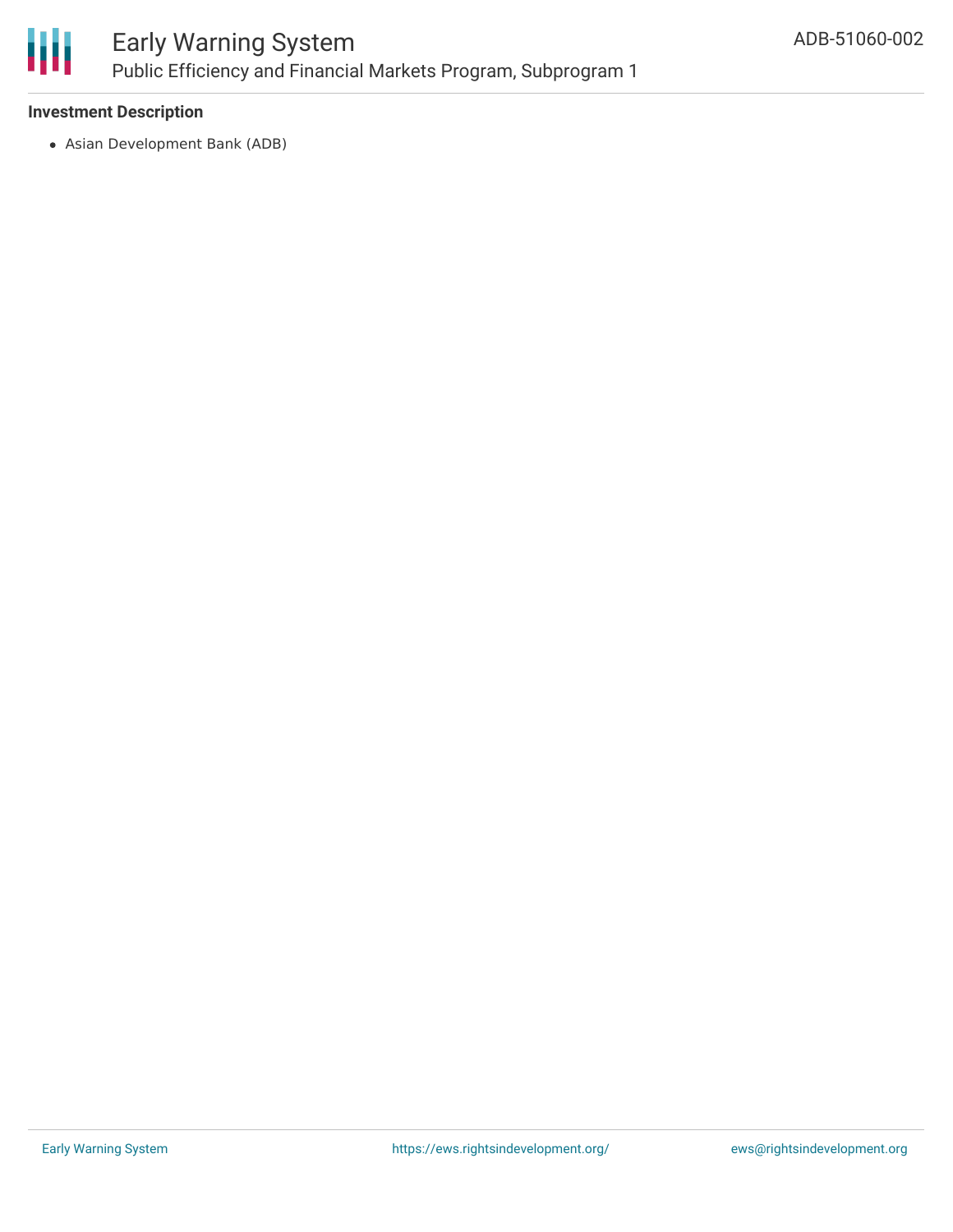### **Contact Information**

Ministry of Finance (MOF) PRESS@MINFIN.AM 1 Melik Adamyan, Yerevan Armenia

ACCOUNTABILITY MECHANISM OF ADB

The Accountability Mechanism is an independent complaint mechanism and fact-finding body for people who believe they are likely to be, or have been, adversely affected by an Asian Development Bank-financed project. If you submit a complaint to the Accountability Mechanism, they may investigate to assess whether the Asian Development Bank is following its own policies and procedures for preventing harm to people or the environment. You can learn more about the Accountability Mechanism and how to file a complaint at: http://www.adb.org/site/accountability-mechanism/main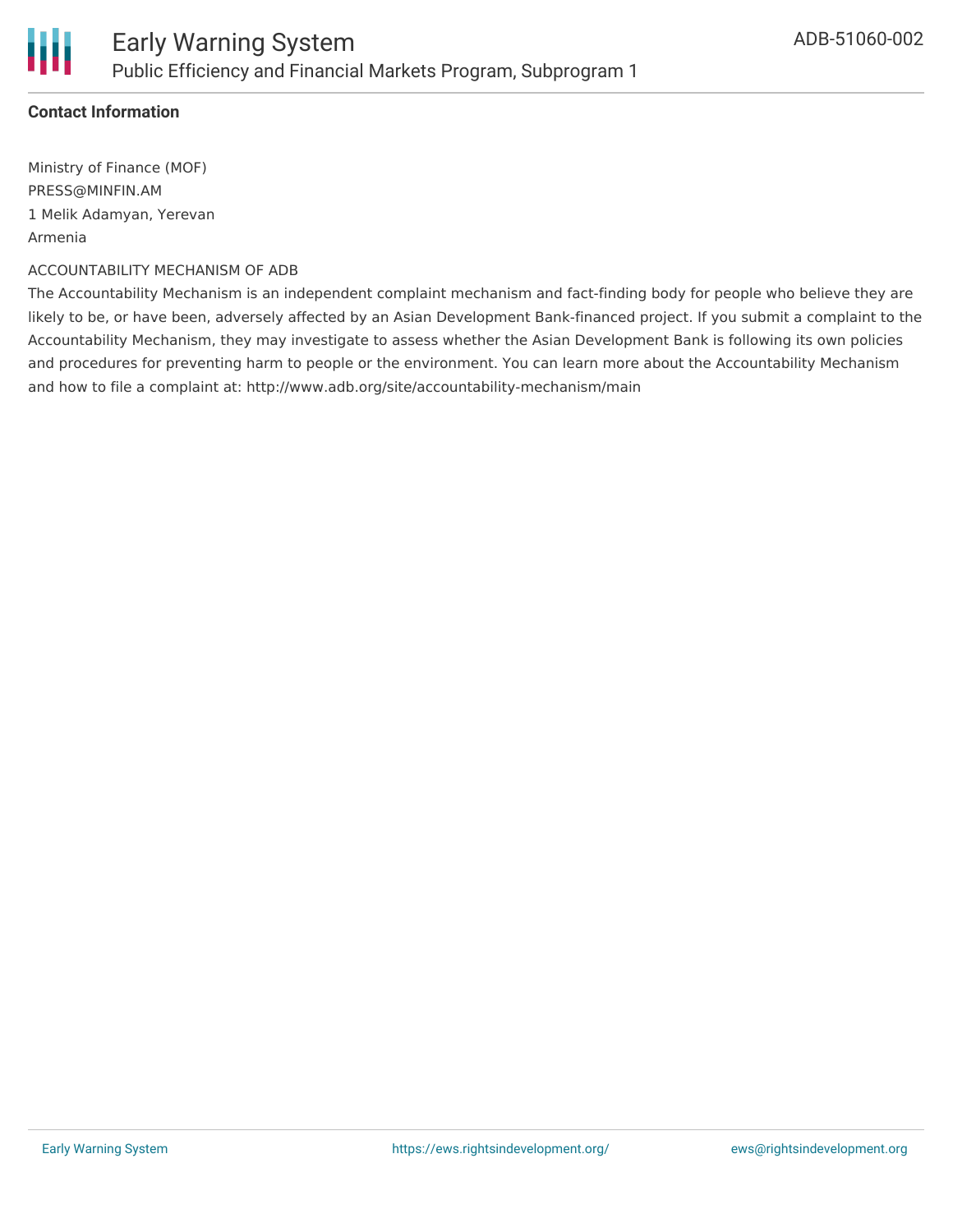

## Early Warning System Public Efficiency and Financial Markets Program, Subprogram 1

#### **Bank Documents**

- [Contribution](https://ewsdata.rightsindevelopment.org/files/documents/02/ADB-51060-002_bgfgnS6.pdf) to the ADB Results Framework [\[Original](https://www.adb.org/projects/documents/arm-51060-002-rrp) Source]
- Country Economic [Indicators](https://ewsdata.rightsindevelopment.org/files/documents/02/ADB-51060-002_B2Lm6pm.pdf) [\[Original](https://www.adb.org/projects/documents/arm-51060-002-rrp) Source]
- [Development](https://ewsdata.rightsindevelopment.org/files/documents/02/ADB-51060-002_mGpFNKw.pdf) Coordination [\[Original](https://www.adb.org/projects/documents/arm-51060-002-rrp) Source]
- [Economic](https://ewsdata.rightsindevelopment.org/files/documents/02/ADB-51060-002_twWO4Mo.pdf) and Financial Analysis [\[Original](https://www.adb.org/projects/documents/arm-51060-002-rrp) Source]
- Hanrayin [ardyownavetowt`yan](https://ewsdata.rightsindevelopment.org/files/documents/02/ADB-51060-002_U7fQu5W.pdf) ow finansakan showkaneri tsragir, Ent`atsragir 1 [\[Original](https://www.adb.org/hy/projects/documents/51060-002-project-data-sheet) Source]
- [International](https://ewsdata.rightsindevelopment.org/files/documents/02/ADB-51060-002_8cYO1cF.pdf) Monetary Fund Assessment Letter [\[Original](https://www.adb.org/projects/documents/arm-51060-002-rrp) Source]
- List of [Ineligible](https://ewsdata.rightsindevelopment.org/files/documents/02/ADB-51060-002_a1Nd01N.pdf) Items [\[Original](https://www.adb.org/projects/documents/arm-51060-002-rrp) Source]
- Project [Disclosure](https://ewsdata.rightsindevelopment.org/files/documents/02/ADB-51060-002.pdf) PDF [\[Original](https://www.adb.org/printpdf/projects/51060-002/main) Source]
- Risk Assessment and Risk [Management](https://ewsdata.rightsindevelopment.org/files/documents/02/ADB-51060-002_dGpKZYq.pdf) Plan [\[Original](https://www.adb.org/projects/documents/arm-51060-002-rrp) Source]
- Sector Assessment (Summary): Finance and Public Sector [Management](https://ewsdata.rightsindevelopment.org/files/documents/02/ADB-51060-002_WjabCvZ.pdf) [\[Original](https://www.adb.org/projects/documents/arm-51060-002-rrp) Source]
- Summary Poverty [Reduction](https://ewsdata.rightsindevelopment.org/files/documents/02/ADB-51060-002_ZRYhk4V.pdf) and Social Strategy [\[Original](https://www.adb.org/projects/documents/arm-51060-002-rrp) Source]
- Support to Public Efficiency and Financial Markets Program, Subprogram 1: Report and [Recommendation](https://www.adb.org/projects/documents/arm-51060-002-rrp) [Original Source]
- Support to Public [Efficiency](https://ewsdata.rightsindevelopment.org/files/documents/02/ADB-51060-002_CEUUGxk.pdf) and Financial Markets Program: Concept Paper [\[Original](https://www.adb.org/projects/documents/arm-51060-002-cp) Source]
- Support to Public [Efficiency](https://ewsdata.rightsindevelopment.org/files/documents/02/ADB-51060-002_YWqAumg.pdf) and Financial Markets Program: Initial Poverty and Social Analysis [\[Original](https://www.adb.org/projects/documents/arm-51060-002-ipsa) Source]